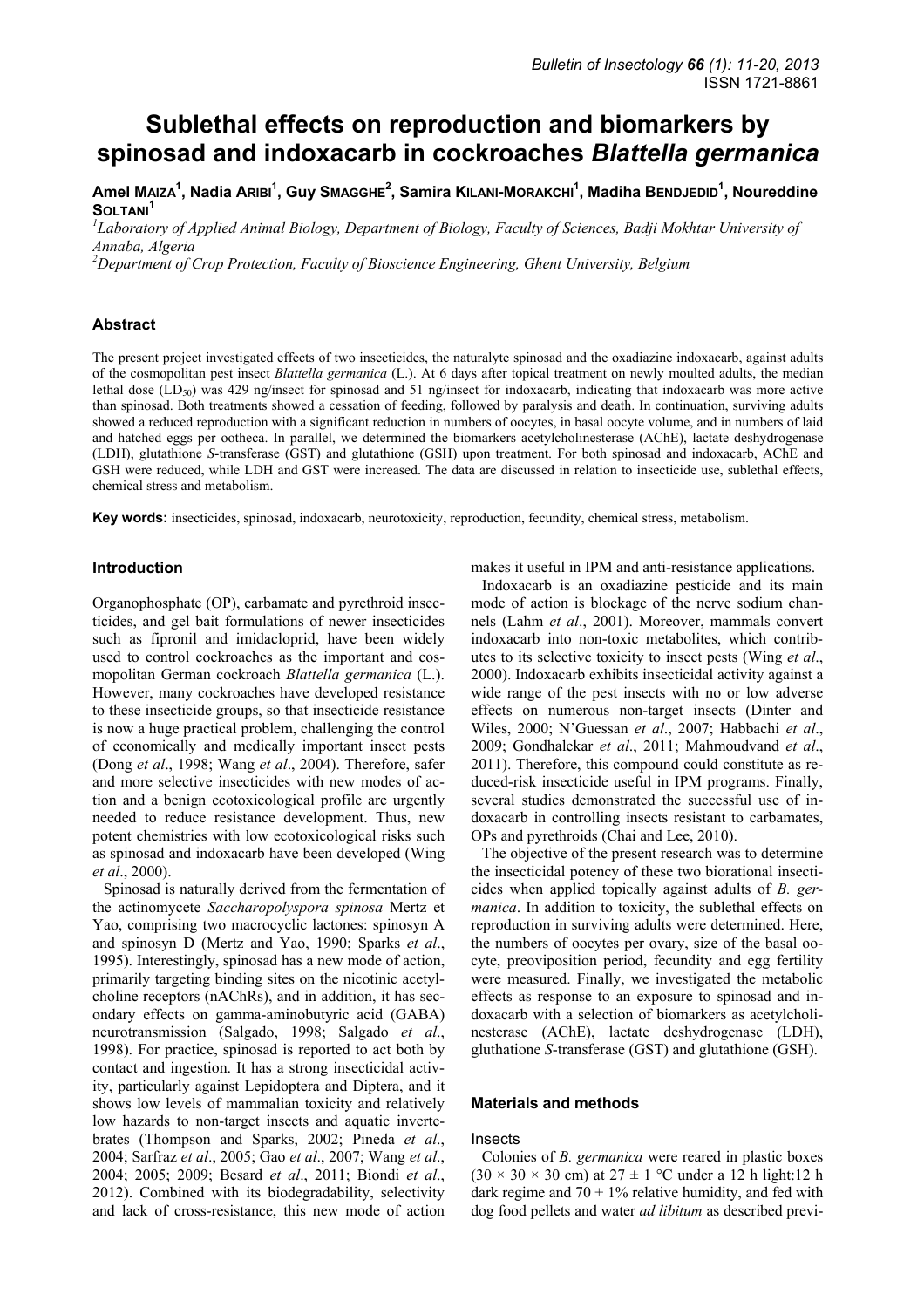ously (Habes *et al*., 2006). Newly moulted males and females were separated according to sexual morphologic characters (body morphology, posterior abdomen, and styli) and they were used in the insect bioassays.

## Insecticides

The commercial formulation Success 480 SC (Suspension Concentrate) containing spinosad at 480 g/L was obtained from Dow Agrosciences, Indianapolis, IN, USA). For indoxacarb, we used the commercial 30 WG formulation (Water Granule, 30% active ingredient) as obtained from DuPont, Wilmington, DE, USA.

## Treatment of insects and insect toxicity bioassay

The insecticides were treated separately by topical application at 3 µl solution per insect on newly moulted male and female adults as collected from the insect colony. Different stock solutions of spinosad were prepared in acetone and of indoxacarb in distilled water, so that insects were treated with different doses of 180, 360, 720 and 1440 ng spinosad per insect and of 45, 60, 75 and 90 ng indoxacarb per insect. Per dose, 3 replicates were done each consisting of 20 insects. The experiment was done separately for males and females. At daily basis up to 6 days after treatment, we scored the insects for abnormalities as cessation of feeding, tremors and paralysis and mortality. The mortality percentages were corrected for control mortality (<20%) with Abbott's formula and then analysed by probit analysis to calculate the lethal doses (LD<sub>50</sub> and LD<sub>90</sub>) and lethal times (LT<sub>50</sub> and LT<sub>90</sub>) with their corresponding 95% fiducial limits (95%FL) as described before (Kilani-Morakchi *et al*., 2009).

# Ovarian parameters

An extra series of newly moulted females of *B. germanica* was treated topically with spinosad and indoxacarb at their respective  $LD_{50}$  and  $LD_{90}$  as determined above: spinosad was dosed at 429 and 1539 ng/insect, and indoxacarb at 51 and 87 ng/insect. Adult females from control and treated series were sampled at different ages (0, 2, 4 and 6 days) during the first gonadotrophic cycle and their ovaries dissected out. The numbers of oocytes in each paired ovary were scored together with the volume of the basal oocyte (Lambreas *et al.*, 1991).

### Reproductive events

Newly moulted females of *B. germanica* were treated topically as described above with 3 µl of a solution of spinosad or indoxacarb per insect. Spinosad and indoxacarb were dosed at their respective  $LD_{50}$  and  $LD_{90}$  as above. In these experiments the males were not treated. The duration of the preoviposition period, incubation period and embryonic development of ootheca of the first gonadotrophic cycle were recorded (Taibi *et al.*, 2003)*.* The fecundity (numbers of eggs laid per female during the first gonadotrophic cycle) and the egg hatchability (percentage of neonates that emerged from eggs) were determined in each series (4 to 8 repeats per dose).

# Biomarker assays for AChE, LDH, GST and GSH

As described by Habes *et al*. (2006), new moulted male adults of *B. germanica* (<8 h old) were treated topically with 3 µl of a solution of spinosad or indoxacarb per insect. Spinosad and indoxacarb were dosed at their respective  $LD_{50}$  and  $LD_{90}$  as above. Then, samples were collected at 24, 48 and 72 h after treatment. For AChE activity measurements, we used 3 pooled heads per repeat and 4-5 repeats per time interval; for LHD, GST and GSH activities, individual decapitated bodies were used per repeat and 4-5 repeats per time interval.

The AChE activity was measured according the protocol of Ellman as previously described (Habes *et al*., 2006). In brief, adult heads were homogenized in 1 ml of the following solution: 38 mg ethylene glycol tetracetic acid (EGTA), 1 ml Triton X-100%, 5.845 g NaCl and 80 ml Tris buffer (0.01 M, pH 7). After centrifugation (5000 rpm, 5 min), AChE activity was measured in aliquots (100 µl) of resulting supernatant added to 100 µl of 5-5'dithiobis-2-nitrobenzoic acid (DNTB) and 1 ml of Tris buffer (0.1 M, pH 7). After 5 min, 100 µl of acetylthiocholine were added. Measurements were conducted at 412 nm every 4 min for a period of 20 min.

The assay of LDH was conducted according to the method of Hill and Lévi (1954) using NAD (nicotinamide adenine dinucleotide) as substrate. The adult decapitated bodies were individually homogenized in 1 ml of Tris/HCl (0.1 M, pH 7.2). The homogenate was centrifuged (3000 rpm for 5 min) and then the supernatant recovered for use as enzyme source. The assay was performed with 50 µl of supernatant added to 675 µl of substrate buffer  $(0.2 \text{ M}, \text{pH } 10)$  and  $50 \text{ µl of NAD}$  solution. The absorbance reading was done every minute for 5 min at 340 nm.

The assay of GST was carried out according to Habig *et al*. (1974) with use of GSH (5 mM) and 1-chloro-2-4 dinitrobenzoic acid (CDNB, 1 mM). Adult decapitated bodies were individually homogenized in 1 ml of buffer phosphate (0.1 M, pH 6). The homogenate was centrifuged (1300 rpm for 30 min) and the supernatant collected used for the enzymatic assay. Hereto, 200 ul of the resulting supernatant were added to 1.2 ml of the mixture GSH-CDNB in phosphate buffer (0.1 M, pH 7). Changes in absorbance were measured at 340 nm every minute for a period of 5 min.

The assay of GSH was conducted according to the method of Weckberker and Cory (1988). Adult decapitated bodies were individually homogenized in 1 ml of EDTA (0.02 M). The homogenate was then subjected to a deproteinization with sulfosalicylic acid (SSA) 0.25%. Then 0.8 ml homogenate was added to 0.2 ml of the mixture, this was vortexed and left for 15 min in an ice bath before centrifugation (1000 rpm for 5 min). The supernatant (0.5 ml) was supplemented with 1 ml of Tris-EDTA (0.02 M, pH 9.6) and 0.025 ml (5-5'-dithiobis-2-nitrobenzoic acid (DTNB, 0.01 M) and then left at room temperature for 5 min. The optical density was measured at 412 nm after 5 min.

# Protein assay

All enzymatic activities were expressed as umol per min and per mg protein and GSH as µmol per mg protein. Hereto, the protein amounts in the total homogenate were quantified with Coomassie brilliant blue G250 as reagent and bovine serum albumin (BSA) as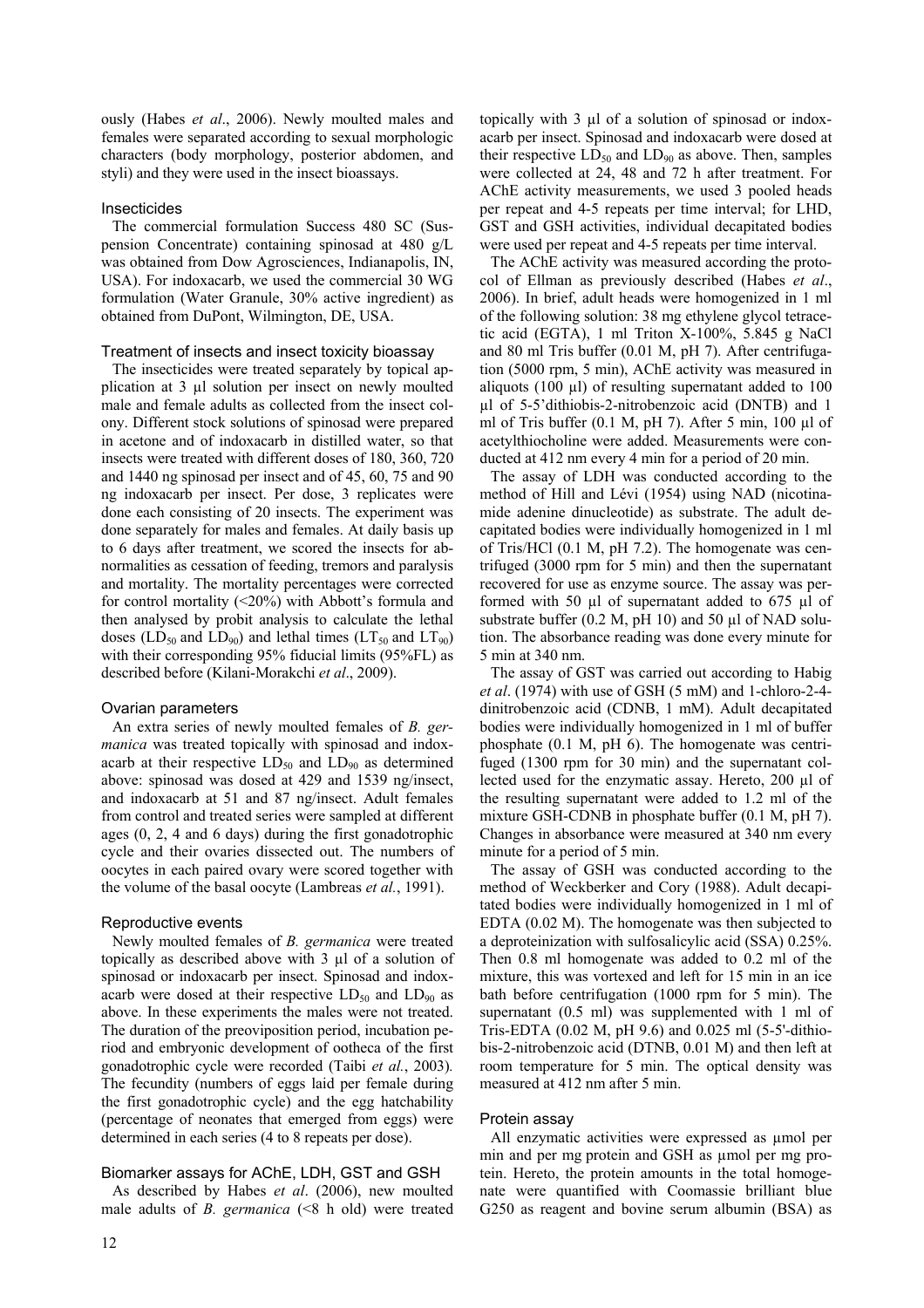standard. The absorbance was read in a spectrophotometer at 595 nm.

#### Statistical analysis

Results are presented as means  $\pm$  standard deviation (s.d). The homogeneity of variances was checked by a Levene's test. The significance between different series was tested using Student's *t*-test at 5% level. Data were subjected to one-way or two-way analysis of variance (ANOVA) followed by a *post-hoc* Tukey test HSD. All statistical analyses were performed using MINITAB software v14 (Penn State College, PA, USA) and p < 0.05 was considered statistically different.

### **Results**

#### Insecticidal activity against adults

Typically, adults of *B. germanica* treated with spinosad and indoxacarb demonstrated a cessation of feeding and symptoms of tremors, followed by paralysis and death. The percentages of mortality after treatment of adult males and females were determined as function of different doses of spinosad (180, 360, 720, 1440 ng/insect) and indoxacarb (45, 60, 75, 90 ng/insect) and the time after treatment (3, 4, 5 and 6 days). After 6 days of treatment with the highest dose of spinosad (1440 ng/insect) and indoxacarb (90 ng/insect), the corrected mortality increased to  $88 \pm 4\%$  in males and  $89 \pm 1\%$ 4% in females and 91  $\pm$  4% in males and 91  $\pm$  3% in females, respectively. ANOVA indicated that the two insecticides are toxic with a significant ( $p < 0.001$ ) effect of dose, time and interaction dose-time.

As presented in table 1, the respective values of  $LD_{50}$ (ng/insect) for spinosad and indoxacarb against adults of *B. germanica* are 3420 and 237 at 3 days after topical treatment and these decreased to 429 and 51 ng/insect at day 6. The respective values of  $LD_{90}$  (ng/insect) for spinosad and indoxacarb are 70620 and 1917 at 3 days, and 1539 and 87 at 6 days (table 1). For spinosad, the respective  $LT_{50}$  and  $LT_{90}$  (days) are 6.1 and 10.2 at 180 ng/insect, and 4.1 and 6.3 at 1440 ng/insect; for indoxacarb, these are 6.0 and 9.2 at 45 ng/insect, and 4.6 and 6.4 at 90 ng/insect (table 2).

#### Effects on morphometry of ovaries

In the control females, the numbers of oocytes per paired ovary decreased at day 4 which is the moment that coincides with the beginning of ovulation (Kilani-Morakchi *et al*., 2009). As shown in table 3, topical application of spinosad and indoxacarb at their respective  $LD_{50}$  and  $LD_{90}$  caused a significant decrease (p < 0.001) in the numbers of oocytes at 2, 4 and 6 days. ANOVA indicated a significant ( $p < 0.001$ ) effect of dose, time and interaction dose-time for the two insecticides. Comparison between spinosad and indoxacarb demonstrated a higher effect by indoxacarb ( $p < 0.001$ ).

On the volume of the basal oocyte during the gonadotropic cycle, the controls showed an increase  $(p < 0.05)$ from  $0.0060 \pm 0.0006$  mm<sup>3</sup> at day 0 to  $0.0930 \pm 0.0090$ mm<sup>3</sup> at day 6 (table 4). Topical treatment of spinosad and indoxacarb at their respective  $LD_{50}$  and  $LD_{90}$  (at 6 days) reduced  $(p < 0.001)$  the basal oocyte volume at all tested ages. ANOVA indicated a significant  $(p < 0.001)$ effect of dose, time and interaction dose-time for the two tested insecticides. Comparison between both insecticides indicated that indoxacarb was more active  $(p < 0.001)$ .

#### Effect on reproductive events

In the controls, the mean duration of the preoviposition period was  $7.3 \pm 0.6$  days, while this was increased by 33-105% due to treatment with spinosad and indoxacarb (figure 1). With spinosad at  $LD_{50}$  and  $LD_{90}$  this was  $9.7 \pm$ 0.6 days and  $12.3 \pm 0.6$  days, respectively; for indoxacarb these respective values were  $12.3 \pm 0.6$  days and  $15 \pm 0$ days. Comparison between the two insecticides indicated that indoxacarb was more active ( $p = 0.005$ ).

The mean incubation duration of the ootheca (*i.e.* time period between ootheca appearance and egg hatching) in the control series was 17 days and this period was not different over the different treatments with spinosad and indoxacarb ( $p > 0.05$ ).

The numbers of eggs laid per female (fecundity) in the control series were  $40 \pm 2$ , while the treatments with spinosad and indoxacarb at  $LD_{50}$  and  $LD_{90}$  showed lower numbers of eggs laid per female ( $p < 0.05$ ). The reductions varied between 37 and 63% over the controls. With the  $LD_{50}$  of spinosad, the numbers had de-

**Table 1.** Lethal doses of spinosad and indoxacarb when topically applied on newly moulted adults of *B. germanica.* The data are expressed as lethal doses  $LD_{50}$  and  $LD_{90}$  (ng/insect) together with the corresponding 95% fiducial limits (95%FL) as function of the exposure time (days).

| Time (days) | Compound   | Slope           | $LD_{50} (95\% FL)$<br>(ng/insect) | $LD_{90} (95\% FL)$<br>(ng/insect) |
|-------------|------------|-----------------|------------------------------------|------------------------------------|
|             | Spinosad   | $7.50 \pm 0.85$ | 3420 (3080-4860)                   | 70620 (73800-81966)                |
| 3           | Indoxacarb | $4.70 \pm 0.83$ | 237 (216-342)                      | 1917(1296-2838)                    |
| 4           | Spinosad   | $5.20 \pm 0.40$ | 2544 (1686-3843)                   | 51498 (34104-62766)                |
|             | Indoxacarb | $3.40 \pm 0.11$ | 489 (388-536)                      | 669 (534-834)                      |
| 5           | Spinosad   | $3.70 \pm 0.14$ | 1332 (807-1599)                    | 28965 (23010-32640)                |
|             | Indoxacarb | $2.70 \pm 0.17$ | 93 (66-129)                        | 354 (255-492)                      |
|             | Spinosad   | $2.70 \pm 0.11$ | 429 (342-537)                      | 1539 (1230-1923)                   |
| 6           | Indoxacarb | $1.50 \pm 0.20$ | 51 (48-57)                         | 87 (81-96)                         |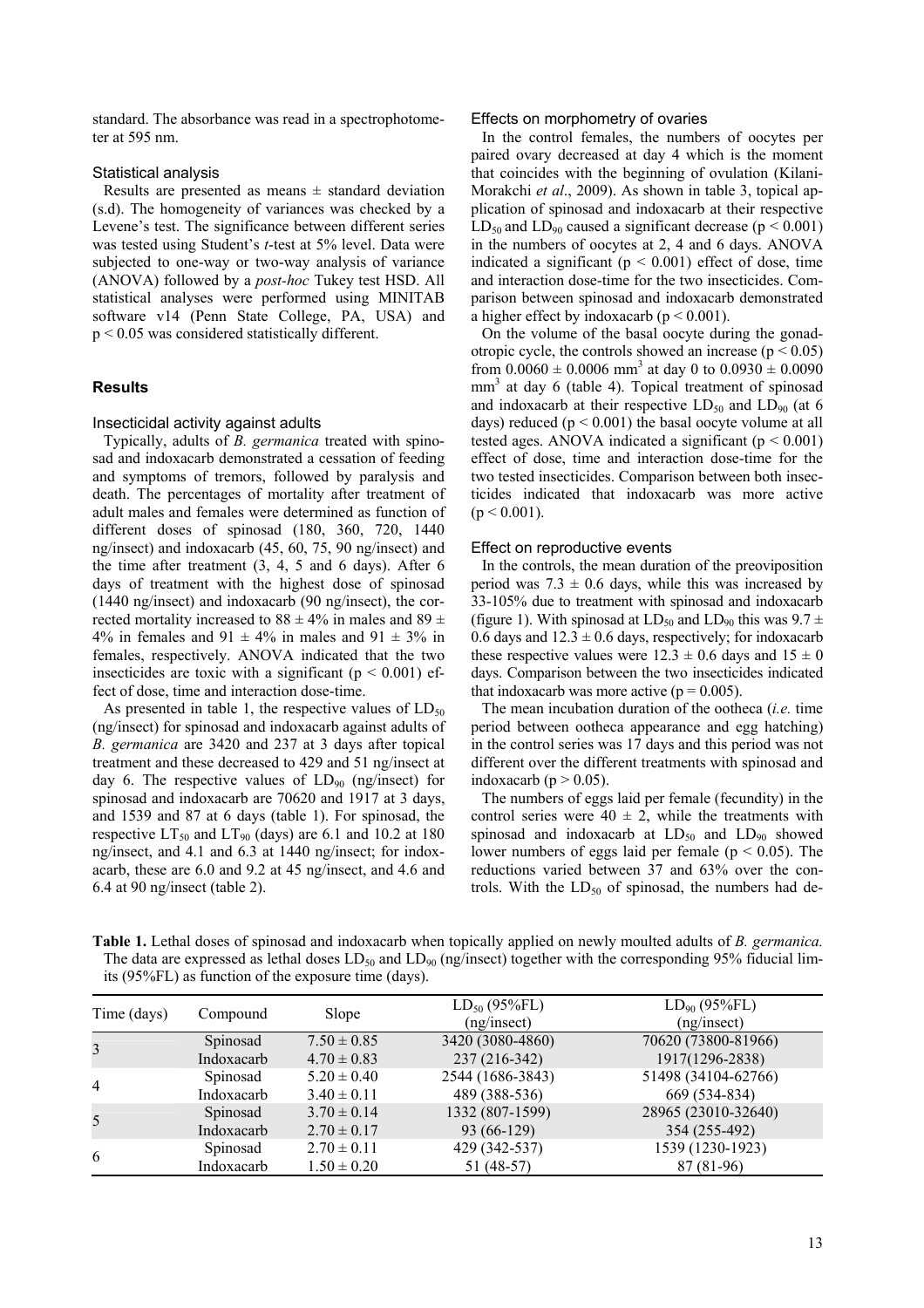| <b>Table 2.</b> Lethal times of spinosad and indoxacarb when topically applied on newly moulted adults of <i>B. germanica.</i> |
|--------------------------------------------------------------------------------------------------------------------------------|
| The data are expressed as lethal times $LT_{50}$ and $LT_{90}$ (days) together with the corresponding 95% fiducial limits      |
| $(95\%FL)$ as function of the dose (ng/insect).                                                                                |

| Treatment  | Dose $(ng/insect)$ | Slope           | $LT_{50}$ (95%FL) | $LT_{90}$ (95%FL)    |
|------------|--------------------|-----------------|-------------------|----------------------|
|            |                    |                 | (days)            | (days)               |
|            | 180                | $1.20 \pm 0.12$ | $6.10(6.30-6.70)$ | $10.20(10.50-10.80)$ |
|            | 360                | $1.27 \pm 0.14$ | $5.70(5.30-6.00)$ | $9.70(9.10-10.30)$   |
| Spinosad   | 720                | $1.43 \pm 0.12$ | $4.80(4.60-5.20)$ | $7.60(7.00-8.30)$    |
|            | 1440               | $1.53 \pm 0.11$ | $4.10(3.70-4.40)$ | $6.30(5.60-6.90)$    |
|            | 45                 | $1.38 \pm 0.17$ | $6.00(5.70-6.50)$ | $9.20(8.60-9.80)$    |
| Indoxacarb | 60                 | $1.34 \pm 0.04$ | $5.50(5.30-5.70)$ | $8.10(7.80 - 8.30)$  |
|            | 75                 | $1.31 \pm 0.09$ | $5.00(4.80-5.20)$ | $7.10(6.90-7.50)$    |
|            | 90                 | $1.29 \pm 0.14$ | $4.60(4.30-4.70)$ | $6.40(6.00-6.80)$    |

**Table 3.** Number of oocytes per paired ovary in surviving adult females of *B. germanica* during the first 6 days following adult emergence  $(m \pm s.d; n = 4-8)$ .

| Age (days)     | Control        | Spinosad       |                | Indoxacarb             |                |
|----------------|----------------|----------------|----------------|------------------------|----------------|
|                |                | $LD_{50}$      | $LD_{90}$      | $LD_{50}$              | $LD_{90}$      |
| $\overline{0}$ | $53 \pm 2$ A   |                |                |                        |                |
|                | $65 \pm 2$ a B | $45 \pm 3$ b A | $38 \pm 2$ c A | $42 \pm 1$ b A         | $37 \pm 2$ c A |
| $\overline{4}$ | $58 \pm 4$ a C | $36 \pm 2 h B$ | $29 \pm 1$ c B | $32 \pm 1$ b B         | $26 \pm 1$ c B |
| 6              | $44 \pm 2$ a D | $27 \pm 1$ b C | $21 \pm 1$ c C | $22 \pm 2 \text{ c C}$ | $16 \pm 1$ d C |

Per column, different capital letters indicate a significant difference between ages of the same series.

Per row, different small letters indicate a significant difference between control and treated series of the same age.

Table 4. Volume of basal oocyte (mm<sup>3</sup>) in surviving adult females of *B. germanica* during the first 6 days following adult emergence (m  $\pm$  s.d; n = 4-8).

| Age            | Control                 | Spinosad                        |                         | Indoxacarb              |                         |
|----------------|-------------------------|---------------------------------|-------------------------|-------------------------|-------------------------|
| (days)         |                         | $LD_{50}$                       | $LD_{90}$               | $LD_{50}$               | $LD_{90}$               |
| $\Omega$       | $0.0060 \pm 0.0006$ a A |                                 |                         |                         |                         |
| 2              | $0.0097 \pm 0.0004$ a B | $0.0027 \pm 0.0005$ b A         | $0.0016 \pm 0.0002$ c A | $0.0019 \pm 0.0001$ b A | $0.0008 \pm 0.0001$ c A |
| $\overline{4}$ | $0.0240 \pm 0.0010$ a C | $0.0058 \pm 0.0010 \text{ b B}$ | $0.0026 \pm 0.0006$ c B | $0.0030 \pm 0.0003$ b B | $0.0014 \pm 0.001$ c B  |
| 6              | $0.0930 \pm 0.0090$ a D | $0.0064 \pm 0.0005$ b B         | $0.0041 \pm 0.0003$ c C | $0.0040 \pm 0.0005$ b C | $0.0025 \pm 0.0001$ c C |

Per column, different capital letters indicate a significant difference between ages of the same series.

Per row, different small letters indicate a significant difference between control and treated series of the same age.

creased to  $25.3 \pm 1.2$ , and then further to  $20.3 \pm 0.6$  with the  $LD_{90}$ . With indoxacarb at  $LD_{50}$  this resulted in only  $20.7 \pm 1.2$  eggs and at  $LD_{90}$  in even lower numbers of  $15.0 \pm 1.0$ . Indoxacarb was more active ( $p = 0.003$ ) than spinosad.

Figure 1 shows that there were strong effects towards the fertility as the numbers of eggs hatched per female were reduced by 62-93% due to spinosad and indoxacarb. In the controls there were  $38 \pm 2$  hatched eggs, while only 14.3  $\pm$  0.6 with the LD<sub>50</sub> and 6.7  $\pm$  0.6 with the  $LD_{90}$  of spinosad ( $p < 0.001$ ). With indoxacarb at its LD<sub>50</sub> this was  $9.7 \pm 0.6$  and at its LD<sub>90</sub> only  $2.7 \pm 0.6$  $(p < 0.001)$ . Taken together, the hatching percentage (fertility) in the control series was  $93 \pm 2\%$  and this had decreased ( $p < 0.001$ ) to 33  $\pm$  3% with the LD<sub>90</sub> of spinosad and to  $18 \pm 3\%$  with the LD<sub>90</sub> of indoxacarb  $(p = 0.003)$ . The effects by indoxacarb were stronger than by spinosad ( $p \le 0.001$ ).

Effects on biomarkers of AChE, LDH, GST and GSH (figures 2 and 3)

In the controls, there was no significant change  $(p > 0.05)$  in AChE activity during the experiment of 3 days. With spinosad and indoxacarb at their  $LD_{50}$  and  $LD_{90}$  there was a significant ( $p < 0.01$ ) decrease and this in a dose-dependent manner. Comparison indicated that indoxacarb was more active than spinosad  $(p < 0.001)$ .

Data for the specific activity of LDH in control series demonstrated an increase in function of time  $(p < 0.001)$ ; the activity (in µmol/min/mg protein) increased from  $65 \pm 3$  at 24 h over  $86 \pm 2$  at 48 h to  $107 \pm 6$  at 72 h. Treatment with spinosad and indoxacarb caused a significant ( $p < 0.001$ ) induction. ANOVA showed a significant ( $p < 0.001$ ) effect of dose and time and interaction dose-time. As for AChE, indoxacarb was more active ( $p \le 0.001$ ) than spinosad.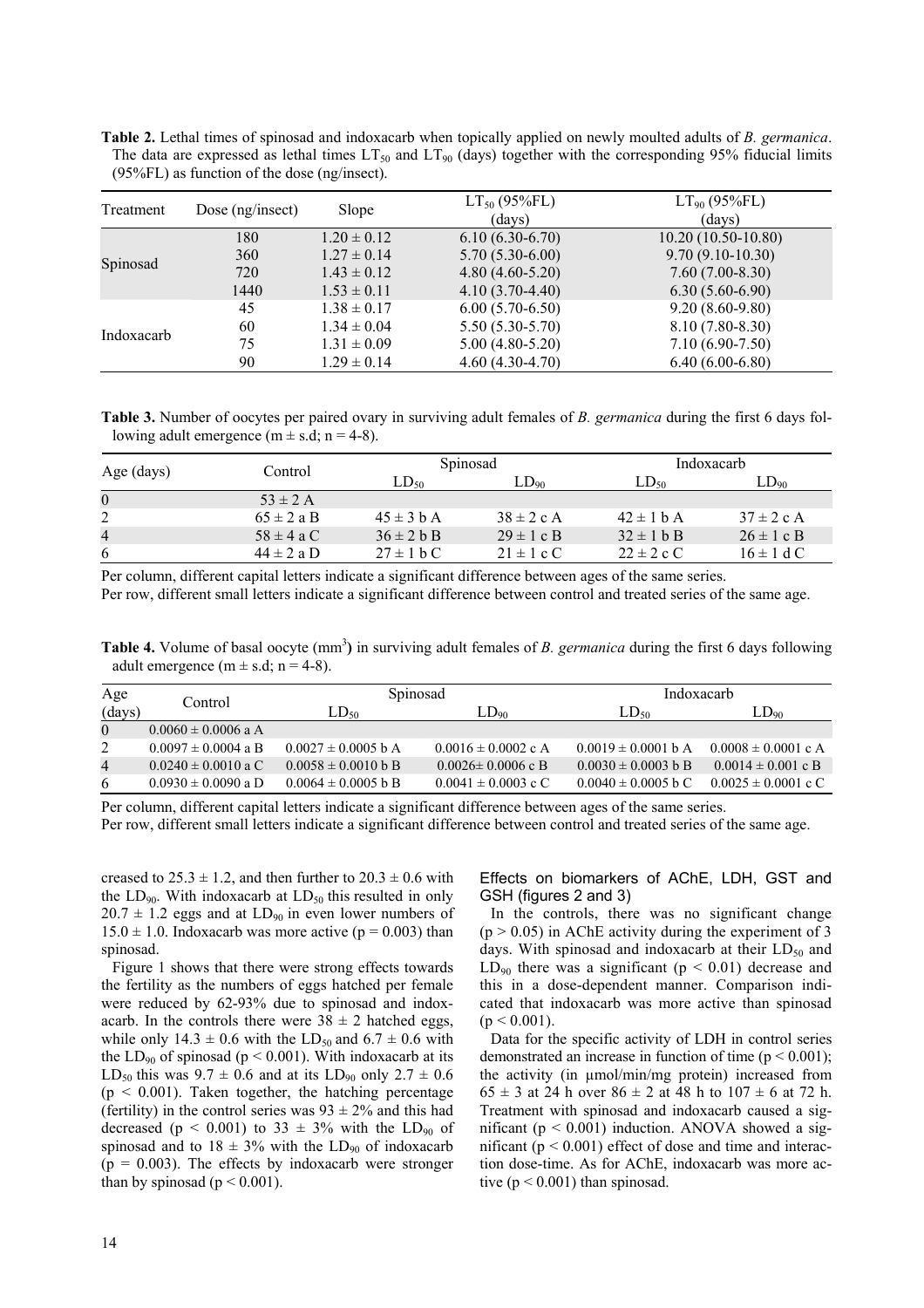





Figure 1. Effect of spinosad and indoxacarb when applied at their respective  $LD_{50}$  and  $LD_{90}$  on the reproductive events of adults of *B. germanica* as preoviposition period (days), fecundity (numbers of eggs laid per female) and fertility (numbers of eggs hatched). Data are expressed as  $m \pm s.d$ , based on  $n = 4-8$ . Different letters indicate a significant difference between control and treated series of the same age.

In the control series, the specific activity of GST (in umol/min/mg protein) increased to  $43 \pm 4$  at  $48$  h  $(p = 0.01)$  and to  $54 \pm 2$  at 72 h  $(p = 0.009)$ . As for LDH, treatment with spinosad and indoxacarb caused an increase ( $p < 0.001$ ) in the specific GST activity, and the effect was dependent in function of time, dose and the interaction dose-time ( $p < 0.001$ ). The increases by indoxacarb were higher than with spinosad ( $p < 0.001$ ).

The amounts of GSH (in umol/mg protein) in the control series showed an increase in function of time with  $0.20 \pm 0.001$  at 48 and  $0.31 \pm 0.001$  at 72 h (p < 0.001). Data showed a significant ( $p \le 0.001$ ) reduction in GSH amounts in the series treated with both insecticides at their two doses over the whole experiment. Two-way ANOVA indicated a significant ( $p < 0.001$ ) effect by dose, time and interaction dose-time. Indoxacarb was also more active than spinosad ( $p \le 0.001$ ).

#### **Discussion and conclusions**

#### Insecticidal toxicity against *B. germanica*

Typically, cockroaches intoxicated with spinosad and indoxacarb showed tremors followed by paralysis and insect death. For spinosad, these symptoms of poisoning agree with previous observations and can be explained by its action via binding with the insect nAChR (Wing *et al*., 1998). For indoxacarb, this oxadiazine insecticide is known to have an acute neurotoxicity by blockage of the sodium channels in the nervous system of insects, causing tremors, paralysis and death in a couple of hours as reported before in different insects (Wing *et al.*, 2005).

On the insecticidal potency, spinosad showed a lower potency against cockroaches as its  $LD_{50}$  was 429 ng/insect (corresponding with  $LC_{50} = 143.16$  ppm) and this agrees with a previous report of Wei *et al.* (2001) calculating an  $LD_{50}$  of 500 ng/cockroach. On average, spinosad is about 50 times less toxic than other insecticides as fipronil  $(LD_{50} = 3.9$  ng/cockroach), imidacloprid (96 ng/cockroach), deltamethrin (5.4 ng/cockroach) and permethrin (75 ng/cockroach). But it should be noted here that the insecticidal activity of spinosad largely depends on the insect species which may be related to the nAChR subunits in the insects (Rinkevich and Scott, 2012). Mosquitoes as *Glossina palpalis gambiensis* Vanderplank were found highly susceptible for spinosad ( $LC_{50}$  = 2.2 ppm) compared to deltamethrin (4.2 ppm) (De Deken *et al*., 2004). Spinosad was also effective against *Aedes albopictus* (Skuse) with an  $LC_{50}$ of 0.3 ppm (Bond *et al*., 2004). In Lepidoptera, spinosad caused significant mortality in *Lymantria dispar* (L.) with an  $LC_{50}$  of 8.7 ppm (Wanner *et al.*, 2002), and another study demonstrated that spinosad is highly toxic against *Helicoverpa armigera* (Hubner) with an LC<sub>50</sub> of 0.41 ppm (Wang *et al*., 2009). The high toxicity of spinosad by ingestion has also been reported in *Spodoptera frugiperda* (Guenee) (Méndez *et al.*, 2002). Finally, it is of interest for practice in resistance management that spinosad binds at the nAChR but at distinct sites on the receptor compared to imidacloprid (Blacquière *et al*., 2012; Rinkevich and Scott, 2012). For the second compound of this study, indoxacarb, the calculated  $LD_{50}$ (corresponding with  $LC_{50} = 17$  ppm) indicated that this compound was more toxic than spinosad in *B. germanica*. Interesting for resistance management, Chai and Lee (2010) reported that German cockroaches resistant to organophosphates, carbamates, pyrethroids and fipronil were susceptible to indoxacarb. N'Guessan *et al*. (2007) showed larvicidal and adulticide activity against *Anopheles gambiae* (Meigen) resistant to pyrethroid insecticides. This compound was also found to be toxic in *Plutella xylostella* (L.) with an  $LC_{50}$  of 4.8 ppm (Mahmoudvand *et al*., 2011) and to *Ostrinia nubilalis*  (Hubner) with an  $LC_{50}$  of 12.7 ppm (Alves *et al.*, 2008).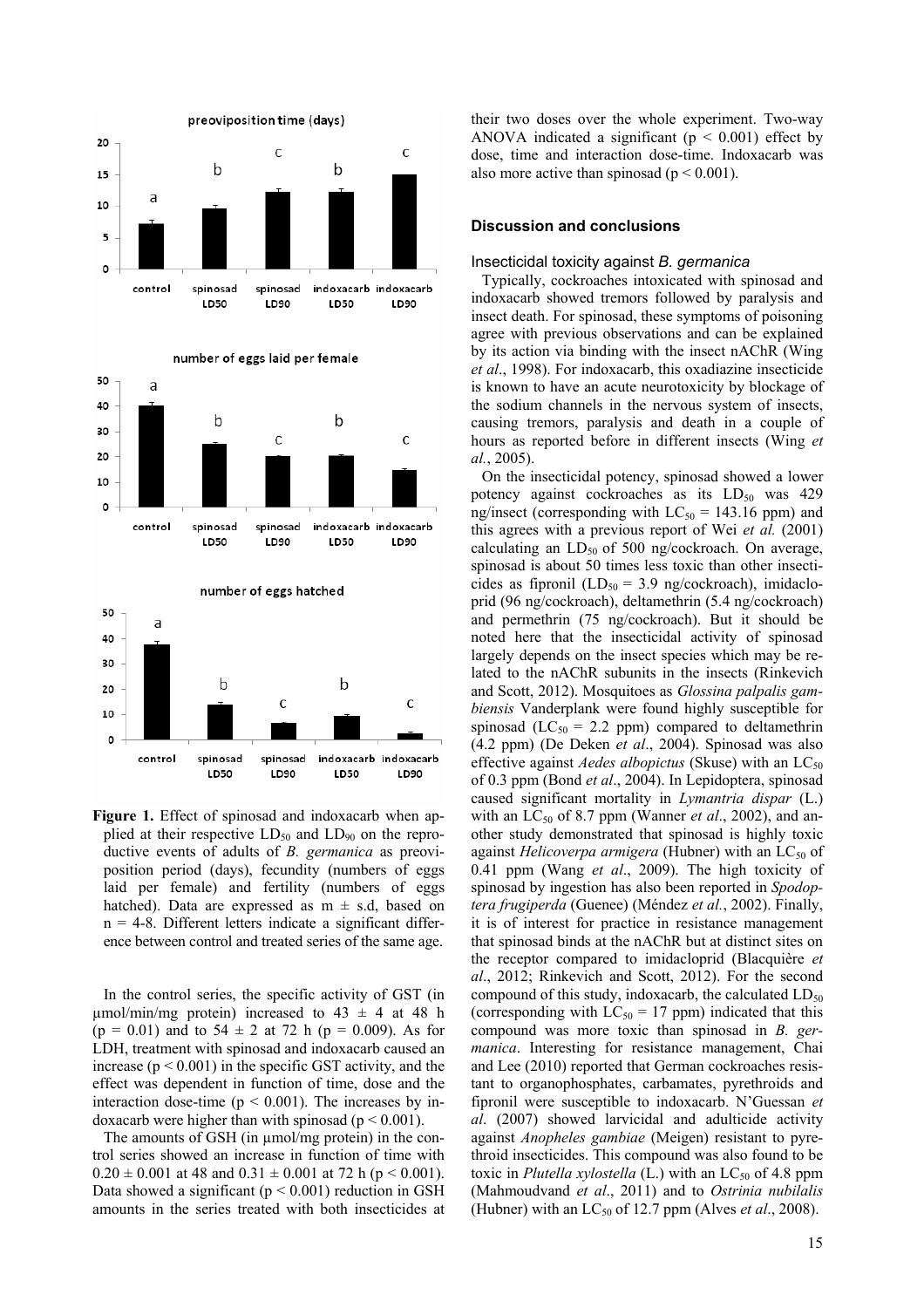

**Figure 2.** Effect of spinosad when applied at its respective  $LD_{50}$  and  $LD_{90}$  on four biomarkers in adults of *B. germanica* at 24, 48 and 72 h after topical treatment. Data are expressed as  $m \pm s.d$ , based on  $n = 4-5$ . A: acetylcholinesterase (AChE) activity ( $\mu$ mol/min/mg protein); **B**: lactate deshydrogenase (LDH) activity (µmol/min/mg protein); **C**: glutathione *S*-transferase (GSTs) activity (µmol/min/mg protein); **D**: glutathione (GSH) amounts (µmol/mg protein). Different letters indicate a significant difference between control and treated series of the same age.



Figure 3. Effect of indoacarb when applied at its respective  $LD_{50}$  and  $LD_{90}$  on four biomarkers in adults of *B. germanica* at 24, 48 and 72 h after topical treatment. Data are expressed as  $m \pm s.d$ , based on  $n = 4-5$ . A: acetylcholinesterase (AChE) activity ( $\mu$ mol/min/mg) protein); **B**: lactate deshydrogenase (LDH) activity (µmol/min/mg protein); **C**: glutathione *S*-transferase (GSTs) activity (µmol/min/mg protein); **D**: glutathione (GSH) amounts (µmol/mg protein). Different letters indicate a significant difference between control and treated series of the same age.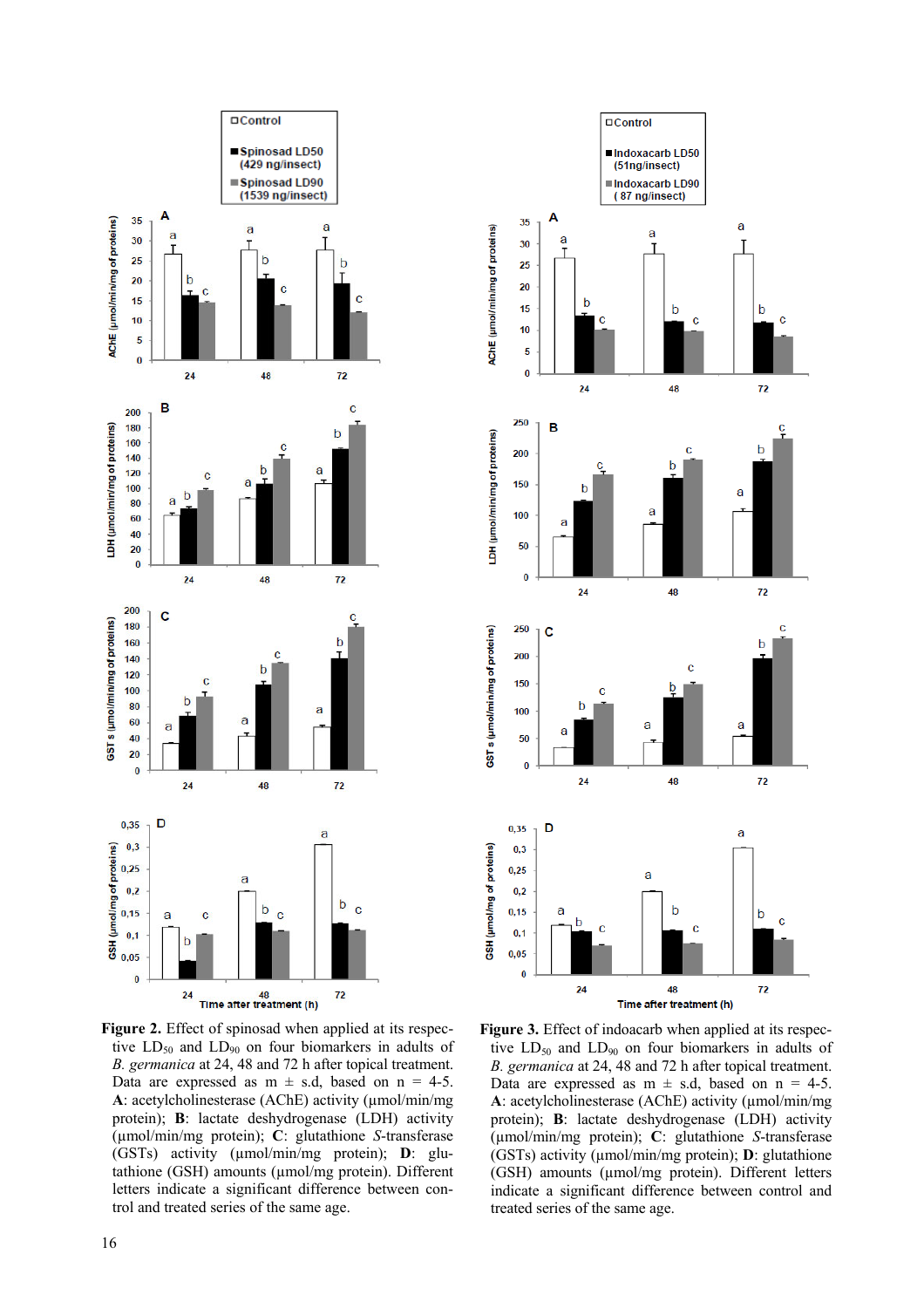Taken together, it can be concluded that the two insecticides tested exhibited insecticidal activity against *B. germanica*, and indoxacarb was the most potent. In addition, they have shown field insecticidal activity, environmental compatibility and safety to non-target organisms which makes them useful in IPM and antiresistance programs.

## Effects on reproductive parameters

In female insects, reproduction comprises a succession of interdependent steps from sex determination to oviposition (Gäde and Hoffmann, 2005). In untreated adults of *B. germanica*, the numbers of oocytes per pair of ovaries increased up to day 2 after adult emergence and decreased thereafter starting at day 4; the latter event coincides with the beginning of ovulation (Kilani-Morakchi *et al*., 2009). Treatment with spinosad and indoxacarb on newly emerged females of *B. germanica* disrupted the oocyte growth with a clear reduction in the numbers of oocytes per ovaries and the volume of the basal oocyte. In addition, also the preoviposition was longer upon treatment with spinosad and indoxacarb. While the preoviposition period in the controls took 7 days, which agrees with previous data of Ang and Yang (2011), this period was enlarged by 33-105% over the controls by spinosad and indoxacarb. However, the treatments had no effect on the duration of the oothecal incubation. But the two compounds had a strong effect on the total numbers of eggs per female and the numbers of eggs hatched. The fecundity was reduced by 37- 50% with spinosad and by 49-63% with indoxacarb, the fertility by 68-82% and 74-93%, respectively. In agreement with our observations in *B. germanica*, Peterson *et al*. (1998) reported reproductive effects in the Lepidoptera *Helicoverpa zea* (Boddie) and *Heliothis virescens* (F.). Spinosad shortened adult longevity, reduced reproductive capacity, egg hatchability and egg production of *H. armigera* (Wang *et al*., 2009) and *P. xylostella* (Yin *et al*., 2009). Spinosad also had negative effects on survival and reproduction of *Daphnia pulex* (L.) and *Daphnia magna* Straus (Duchet *et al*., 2011). Finally, it is worth to mention that in the fruit fly *Ceratitis capitata* (Wiedemann), spinosad (2.1 ppm) did not pose an ovicidal effect on eggs but it reduced the survival of larvae hatched from treated eggs (Pineda *et al*., 2004).

For spinosad and indoxacarb, Galvan *et al*. (2005) reported that both compounds affected different life history parameters of adult ladybirds of *Harmonia axyridis* (Pallas). In these experiments, spinosad reduced the fertility of *H. axyridis* females, while indoxacarb reduced the fecundity without an effect on egg hatching but its effects on the overall reproductive capacity of *H. axyridis* were greater than for spinosad. Similarly, in *P. xylostella*, indoxacarb significantly reduced the fecundity (Mahmoudvand *et al*., 2011). Hence, it is of interest to mention that ingestion of low doses of spinosad also caused sublethal effects against the aggregation pheromone and the cuticular hydrocarbon profile in *B. germanica* (Habbachi *et al*., 2009), which resulted in social and sexual communication aberrations and finally in a loss of reproduction.

In summary, for the two tested compounds, spinosad and indoxacarb, it is suggested that the reduction in fecundity of the treated insects could be related to the indirect effects induced by the tested compounds, causing decreased food intake, disturbed somatic physiology or cytotoxic destruction of the ovaries/eggs. However, future research is needed to fully understand the molecular mechanisms behind the observed reproductive effects by spinosad and indoxacarb.

### Effects on biomarkers

It is well recognized that biomarkers are useful tools for toxicologists and environmental scientists. They help to predict the toxicity and understand better the mode of action of chemicals and also to study environmental exposures and stress to potentially toxic compounds. In this project we have chosen to follow the enzyme activities of a selection of key enzymes. AChE (E.C.3.1.1.7.) is a serine protease that hydrolyzes the neurotransmitter ACh in the cholinergic nerves. It is found at mainly neuromuscular junctions and cholinergic brain synapses where it terminates the synaptic transmission. Indeed inhibition of AChE, resulting in over accumulation of ACh and prolonged electrical activity at nerve endings, comprises a key mechanism of toxicity for OP and carbamate pesticides. LDH (E.C.1.1.1.27) is a somewhat non-specific enzyme but present in a wide variety of tissues, and it is widely used as marker in toxicology to diagnose cell, organ and tissue damage and breakdown. As enzyme, it converts pyruvate to lactate, underlining its importance in glycolysis. For GSH, this tripeptide is known as antioxidant, preventing damage to important cellular components caused by reactive oxygen species such as free radicals and peroxides. It has been confirmed as a good indicator for oxidative stress; indeed the amounts of GSH within cells are often used as a measure of cellular toxicity. Finally, GSTs (E.C.2.5.1.18) compose an enzyme family of many cytosolic, mitochondrial and microsomal proteins. They are present in eukaryotes and in prokaryotes where they catalyze a variety of reactions and accept endogenous and xenobiotic substrates. GSTs contribute to the phase II biotransformation of xenobiotics as many pesticides; they conjugate these compounds with reduced GSH. Induction of GST activity is an indication of a detoxification process and is associated with pesticide resistance, and in addition, GSTs are wellknown for their involvement in the mitigation of generalized oxidative stress.

In the current project, spinosad and indoxacarb significantly reduced the specific activity of AChE in *B. germanica*. Although these data were to our surprise because spinosad and indoxacarb are not AChE inhibitors as OP and carbamate insecticides, a similar reduction in AChE activity was also observed in *A. mellifera* upon treatment with spinosad (Rabea *et al*., 2009), in *B. germanica* by boric acid (Habes *et al*., 2006) and in Nilaparvata lugens (Stal) by azadirachtin (Senthil Nathan *et al*., 2008). To explain this effect, we hypothesize here that the impact of spinosad and indoxacarb against AChE is indirect. Indeed spinosad molecules bind on the nAChR in competition with ACh. Subsequently, when ACh cannot act because spinosad is bound on the nAChR, the postsynaptic potential and action potential are absent, and in turn the postsynaptic vesicles cannot liberate the neurotransmitter and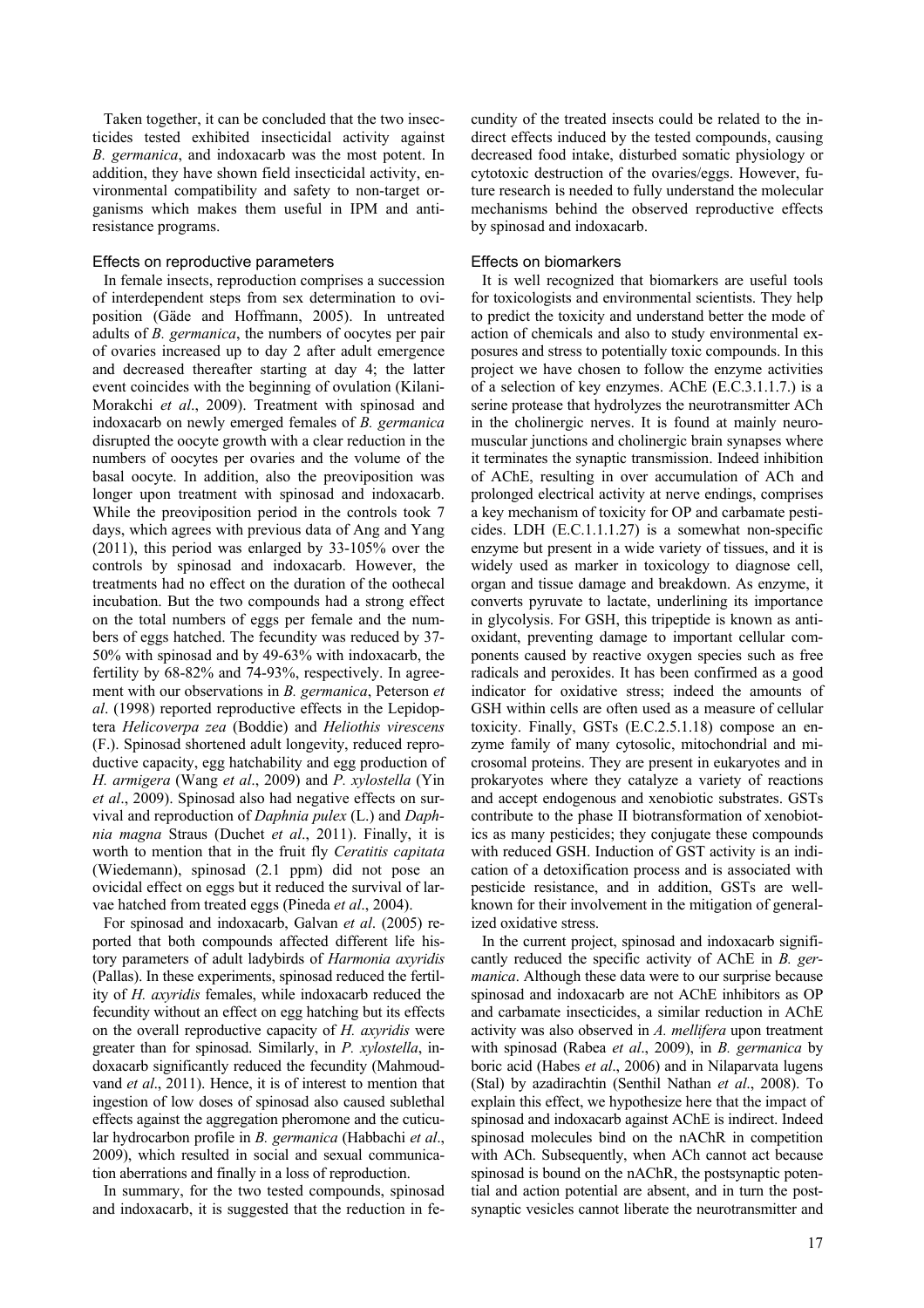indirectly AChE is disrupted. Also for indoxacarb, this insecticide caused a reduction in AChE. It is known that this insecticide blocks the sodium channels and in turn this may negatively affect neurotransmission. In agreement, Gamil *et al*. (2011) reported that the toxic effect of indoxacarb causing the onset of paralysis and blockage of the action potential resulted in a decrease in AChE.

In this project with *B. germanica*, we believe that the increase in LDH activity in the control may be related to carbohydrate metabolism. For the treatment with spinosad and indoxacarb, however, the increase of LDH may here be explained by chemical stress induced by these insecticides. In contrast, for other insecticides as azadirachtin and spinetoram, treatment showed an inhibitory effect in the activity of LDH of *Cnaphalocrocis medinalis* (Guenee) (Senthil Nathan *et al*., 2006) and *S. littoralis* (Fahmy and Dahi, 2009). In conclusion, although we observed significant effects, we cannot make firm conclusions on the meaning of these. Future mechanistic investigations should indicate the importance, for instance, in relation to chemical stress and cell/tissue damage.

On the GST activities in *B. germanica*, spinosad and indoxacarb induced an increase with a significant dose effect. Similarly, Valles *et al*. (2000) described a strong correlation in *B. germanica* between the increase of GST activity and exposure/resistance to several pesticide groups. As reported by Gondhalekar and Sharf (2012), GSTs together with P450s are involved in insecticide resistance in the German cockroach. Evidently, the role of GSTs as detoxifying enzymes for pesticides, and particularly for spinosad and indoxacarb, has been confirmed over the last years by different authors and this for different insects (Sayyed *et al*., 2008; Wang *et al*., 2009; Pang *et al*., 2012; Reyes *et al*., 2012).

In our experiments, it was clear that the increase of GST activity was also correlated with a decrease in GSH amounts after treatment with spinosad and indoxacarb. Indeed GSH is known as a non-enzymatic oxidative stress parameter; GSTs conjugate xenobiotics with use of reduced GSH. Perez-Pertejo *et al.* (2008) reported a deficiency in GSH upon exposure to spinosad and this resulted in cellular damage and pathological disorders such as neurodegeneration. A decrease of GSH was also observed in larvae of *Galleria mellonella* (L.) treated with malathion (Büyükgüzel, 2009). Taken together, we believe that the increase in GST activity and the decrease in GSH amounts by spinosad and indoxacarb reveal an induction of oxidative stress and a stimulation of detoxification system, which were both more marked with indoxacarb.

# **Acknowledgements**

This research was supported by the National Fund for Scientific Research of Algeria (Laboratory of Applied Animal Biology to Prof. N. Soltani), by the Ministry of Higher Education and Scientific Research of Algeria (CNEPRU project F 011.2008. 0024 to Prof. N. Aribi) and by the Fund for Scientific Research (FWO-Vlaanderen, Belgium) to Prof. G. Smagghe.

# **References**

- ALVES A. P., ALLGEIER W. J., SIEGFRIED B. D., 2008.- Effects of the synergist S,S,S-tributyl phosphorotrithioate on indoxacarb toxicity and metabolism in the European corn borer, *Ostrinia nubilalis* (Hübner).- *Pesticide Biochemistry and Physiology*, 90: 26-30.
- ANG L. H., YANG C., 2011.- Absence of a fitness penalty in insecticide-resistant German cockroaches, *Blattella germanica* (L.) (Dictyoptera: Blattellidae).- *International Journal of Pest Management*, 57: 195-204.
- BESARD L., MOMMAERTS V., ABDU-ALLA G., SMAGGHE G., 2011.- Lethal and sublethal side-effect assessment supports a more benign profile of spinetoram compared with spinosad in the bumblebee *Bombus terrestris*.- *Pest Management Science*, 67: 541-547.
- BIONDI A., MOMMAERTS V., SMAGGHE G., VIÑUELA E., ZAP-PALA L., DESNEUX N., 2012.- Non-target impact of spinosyns on beneficial arthropods, a review.- *Pest Management Science*, 68: 1523-1536.
- BLACQUIÈRE T., SMAGGHE G., VAN GESTEL C. A. M., MOM-MAERTS V., 2012.- Neonicotinoids in bees: a review on concentrations, side effects and risk assessment.- *Ecotoxicology*, 21: 973-992.
- BOND J. G., MARINA C. F., WILLIAMS T., 2004.- The naturally derived insecticide spinosad is highly toxic to Aedes and Anopheles mosquito larvae.- *Medical and Veterinary Entomology*, 18: 50-56.
- BÜYÜKGÜZEL E., 2009.**-** Evidence of oxidative and antioxidative responses by *Galleria mellonella* larvae to malathion.- *Journal of Economic Entomology*, 102: 152-159.
- CHAI R. Y., LEE C. Y., 2010.- Insecticide resistance profiles and synergism in field populations of German cockroach, *Blattella germanica* (L.) (Dictyoptera: Blattellidae) from Singapore.- *Journal of Economic Entomology*, 103: 460-471.
- DE DEKEN R., SPEYBROECK N., GILLAIN G., SIGUE H., BATAWI K., BOSSCHE P. V. D., 2004.- The macrocyclic lactone, "spinosad", a promising insecticide for tsetse fly control.- *Journal of Medical Entomology*, 41: 814-818.
- DINTER A., WILES J. A., 2000.- Safety of the new DuPont insecticide indoxacarb to beneficial arthropods: an overview.- *Bulletin OILB/SROP*, 23: 149-156.
- DONG K., VALLES S. M., SCHARF M. E., ZEICHNER B., BENNETT G. W., 1998.- The knockdown resistance (kdr) mutation in pyrethroid-resistant German cockroaches.- *Pesticide Biochemistry and Physiology*, 60: 195-204.
- DUCHET C., MITIEINAFUKU M., CAQUET T., LARROQUE M., FRANQUET E., LAGNEAU C., LAGADIC L., 2011.- Chitobiase activity as an indicator of altered survival, growth and reproduction in *Daphnia pulex* and *Daphnia magna* (Crustacea: Cladocera) exposed to spinosad and diflubenzuron.- *Ecotoxicology and Environmental Safety*, 74: 800-810.
- FAHMY N. M., DAHI H. F., 2009.- Changes in detoxifying enzymes and carbohydrate metabolism associated with spinetoram in two field-collected strains of *Spodoptera littoralis*  (Biosd.).- *Egyptian Academic Journal of Biological Sciences*, 1: 15-26.
- GÄDE G., HOFFMANN K. H., 2005.- Neuropeptides regulating development and reproduction in insects.- *Physiological Entomology*, 30: 103-121.
- GALVAN T. L., KOCH R. L., HUTCHISON W. D., 2005.- Effects of spinosad and indoxacarb on survival, development and reproduction of the multicolored Asian lady beetle (Coleoptera: Coccinellidae).- *Biological Control*, 34: 108-114.
- GAMIL W. E., MARIY F. M., YOUSSEF L. A., ABDELHALIM S. M., 2011.- Effect of Indoxacarb on some biological and biochemical aspects of *Spodoptera littoralis* (Boisd.) larvae.- *Annals of Agricultural Science*, 56: 121-126.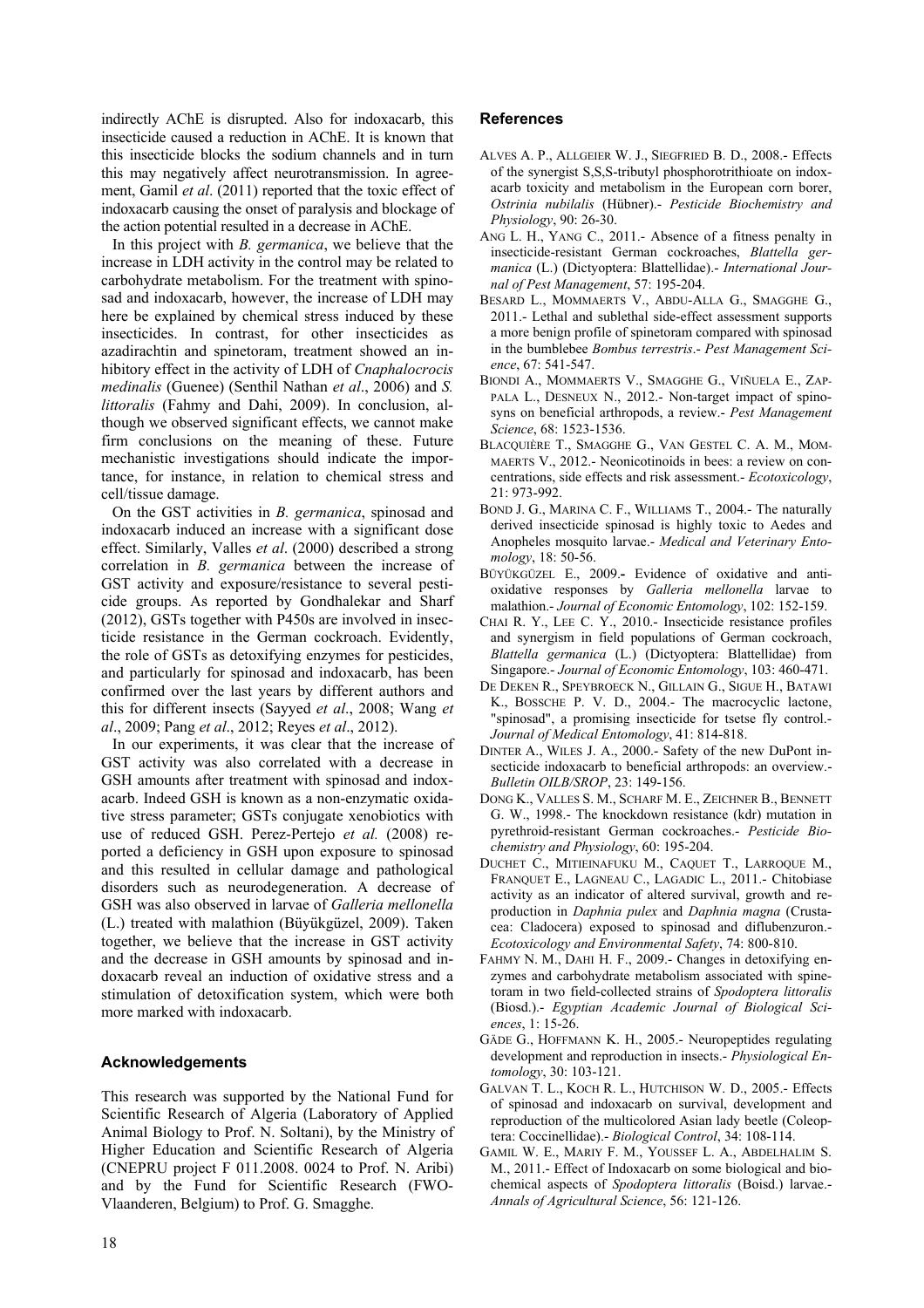- GAO R., DONG J., ZHANG W., CHEN W. L., 2007.- Dietary risk assessment of spinosad in China.- *Regulatory Toxicology and Pharmacology*, 49: 31-42.
- GONDHALEKAR A. D., SCHARF M. E., 2012.- Mechanisms underlying fipronil resistance in a multiresistant field strain of the German cockroach (Blattodea: Blattellidae).- *Journal of Medical Entomology*, 49: 122-131.
- GONDHALEKAR A. D, SONG C., SCHARF M. E., 2011.- Development of strategies for monitoring indoxacarb and gel bait susceptibility in the German cockroach (Blattodea: Blattellidae).- *Pest Management Science*, 67: 262-270.
- HABACHI W., BENSAFI H., ADJAMI Y., OUAKID M. L., FARINE J. P., Everaertz C., 2009.- Spinosad affects chemical communication in the German cockroach, *Blattella germanica* (L).- *Journal of Chemical Ecology*, 35: 1423-1426.
- HABES D., KILANI-MORAKCHI S., ARIBI N., FARINE J. P., SOL-TANI N., 2006.- Boric acid toxicity to the German cockroach, *Blattella germanica*: alterations in midgut structure, and acetylcholinesterase and glutathione *S*-transferase activity.- *Pesticide Biochemistry and Physiology*, 84: 17-24.
- HABIG W. H., PABST M. J., JAKOBY W. B., 1974.- Glutathione S-transferases: the first enzymatic step in mercapturic acid formation.- *Journal of Biological Chemistry*, 249: 7130- 7139.
- HILL B. R., LÉVI C., 1954.- Elevation of a serum component in neoplastic disease.- *Cancer Research*, 14: 513-515.
- KILANI-MORAKCHI S., ARIBI N., FARINE J. P., SMAGGHE G., SOLTANI N., 2009.- Halofenozide affects reproduction, sexual behaviour and cuticular hydrocarbon of the *Blattella germanica* (Dictyoptera: Blattellidae).- *Belgian Journal of Zoology*, 139: 147-155.
- LAHM G. P., MCCANN S. F., HARRISON C. R., STEVENSON T. M., SHAPIRO R., 2001.- Evolution of the sodium channel blocking insecticides: the discovery of indoxacarb, pp. 20- 34. In: *Agrochemical discovery insect, weed, and fungal control* (BAKER D. R., UMETSU N. K., Eds), Symposium Series 774. American Chemical Society, Washington, DC, USA.
- LAMBREAS C. L., GALANTE F., MENA L., 1991.- Ovarian condition as an indicator of the phenology of *Bubas bubas* (Coleoptera: Scarabeidae).- *Annals of the Entomological Society of America*, 84: 190-194.
- MAHMOUDVAND M., ABBASIPOUR H., GARJAN A. S., BAN-DANI A. R., 2011.- Sublethal effects of indoxacarb on the diamondback moth, *Plutella xylostella* (L.) (Lepidoptera: Yponomeutidae).- *Applied Entomology and Zoology*, 46: 75-80.
- MÉNDEZ W. A., VALLE J., IBARRA J. E., CISNEROS J., PENAGOS D. I., WILLIAMS T., 2002.- Spinosad and nucleopolyhedrovirus mixtures for control of *Spodoptera frugiperda* (Lepidoptera: Noctuidae) in maize.- *Biological Control*, 25: 195- 206.
- MERTZ F. P., YAO R. C., 1990.- *Saccharopolyspora spinosa* sp. nov. isolated from soil collected in a sugar rum still.- *International Journal of Systematic Bacteriol*ogy, 40: 34-39.
- N'GUESSAN R., CORBEL V., BONNET J., YATES A., ASIDI A., BOKO P., ODJO A., AKOGBÉTO M., ROWLAND M., 2007.- Evaluation of indoxacarb, an oxadiazine insecticide for the control of pyrethroid-resistant *Anopheles gambiae* (Diptera: Culicidae).- *Journal of Medical Entomology*, 44: 270-276.
- PANG S., YOU W., DUAN L., SONG X., LI X., WANG C., 2012.- Resistance selection and mechanisms of oriental tobacco budworm (*Helicoverpa assulta* Guenee) to indoxacarb.- *Pesticide Biochemistry and Physiology*, 103: 219-223.
- PÉREZ-PERTEJO Y., REGUERA R. M., ORDÓÑEZ D., BALAÑA-FOUCE R., 2008.- Alterations in the glutathione-redox balance induced by the bio-insecticide spinosad in CHO-K1 and Vero cells.- *Ecotoxicology and Environmental Safety*, 70: 251-258.
- PETERSON G., HERZOG A., DURAN A., PILSNER F., MICINSKI S., LARSON L., NEAD-NYLANDER A., HUCKABA M., PORTEOUS J., 1998.- The ovicidal activity of Tracer Naturalyte insect control against heliothine species in conventional cotton, pp. 1209-1211. In: *Proceedings Beltwide Cotton Conference*. National Cotton Council San Diego, CA, USA.
- PINEDA S., BUDIA F., SCHNEIDER M. I., GOBBI A., VIÑUELA E., VALLE J., DEL ESTAL P., 2004.- Effects of Two Biorational Insecticides, Spinosad and Methoxyfenozide, on *Spodoptera littoralis* (Lepidoptera: Noctuidae) under laboratory conditions.- *Journal of Economic Entomology*, 97: 1906-1911.
- RABEA E. I., NASR H. M., BADAWY M. E., 2009.- Toxic effect and biochemical study of chlorfluazuron, oxymatrine, and spinosad on honey bees (*Apis mellifera*).- *Archives of Environmental Contamination and Toxicology*, 58: 722-732.
- REYES M., ROCHA K., ALARCÓN L., SIEGWART M., SAUPHANOR B., 2012.- Metabolic mechanisms involved in the resistance of field populations of *Tuta absoluta* (Meyrick) (Lepidoptera: Gelechiidae) to spinosad.- *Pesticide Biochemistry and Physiology*, 102: 45-50.
- RINKEVICH F. D., SCOTT J. G, 2012.- Reduction of dADAR activity affects the sensitivity of *Drosophila melanogaster* to spinosad and imidacloprid.- *Pesticide Biochemistry and Physiology*, 104: 163-169.
- SALGADO V. L., 1998.- Studies on the mode of action of spinosad: Insect symptoms and physiological correlates.- *Pesticide Biochemistry and Physiology*, 60: 91-102.
- SALGADO V. L., SHEETS J. J., WATSON G. B., SCHMIDT A. L., 1998.- Studies on the mode of action of spinosad: The internal effective concentration and the concentration dependence of neuronal excitation.- *Pesticide Biochemistry and Physiology*, 60: 103-110.
- SARFRAZ M., DOSDALL L. M., KEDDIE B. A., 2005.- Spinosad: a promising tool for integrated pest management.- *Outlooks on Pest Management*, 16: 78-84.
- SAYYED A.H., SAEED S., NOOR-UL-ANE M., CRICKMORE N., 2008.- Genetic, biochemical, and physiological characterization of spinosad resistance in *Plutella xylostella* (Lepidoptera: Plutellidae).- *Journal of Economic Entomology*, 101: 1658-1666.
- SENTHIL NATHAN S., KALAIVANI K., MURUGAN K., 2006.- Effect of biopesticides on the lactate dehydrogenase (LDH) of the rice leaffolder, *Cnaphalocrocis medinalis* (Guenée) (Insecta: Lepidoptera: Pyralidae).- *Ecotoxicology and Environmental Safety*, 65: 102-107.
- SENTHIL NATHAN S., YOUNG C. M., YUL S. H., HOON P. C., KALAIVANI K., DUK K. J., 2008.- Effect of azadirachtin on acetylcholinesterase (AChE) activity and histology of the brown planthopper *Nilaparvata lugens* (Stål).- *Ecotoxicology and Environmental Safety*, 70: 244-250.
- SPARKS T. C., THOMPSON G. D., LARSON L. L., KIRST H. A., JANTZ O. K., WORDEN T. V., HERTLEIN M. B., BUSACCA J. D., 1995.- Biological characteristics of the spinosyns: a new and naturally derived insect control agent, pp. 903-907. In: *Proceedings of the Beltwide Cotton Conference*. National Cotton Council, San Antonio, Texas, USA.
- TAIBI F., SMAGGHE G., AMRANI L., SOLTANI-MAZOUNI N., 2003.- Effect of ecdysone mimic, RH-0345 on reproduction of mealworm, *Tenebrio molitor*.- *Comparative Biochemistry and Physiology C*, 135: 257-267.
- THOMPSON G. D., SPARKS T. C., 2002.- Spinosad: a green natural product for insect control, pp. 61-73. In: *Advancing Sustainability through Green Chemistry and Engineering* (LANKEY R. L., ANASTAS P. T., Eds), ACS Symposium Series 823. American Chemical Society, Washington, DC.
- VALLES S. M., DONG K., BRENNER R., 2000.- Mechanisms responsible for cypermethrin resistance in a strain of German cockroach, *Blattella germanica*.- *Pesticide Biochemistry and Physiology*, 66: 195-205.